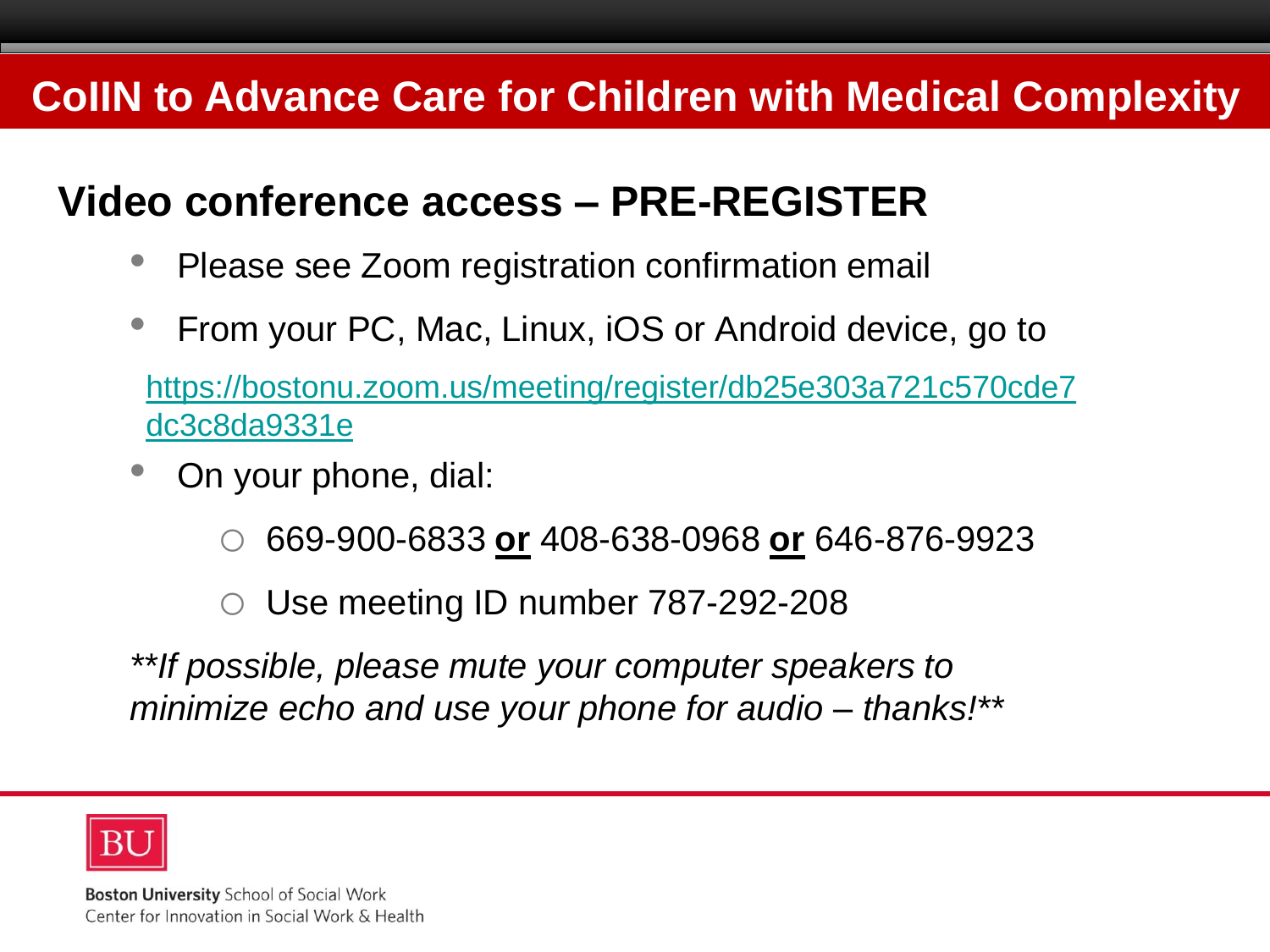

## Webinar: Recruitment Strategies and Sharing January 22, 2019 2:00-4:00 pm EST

This project is supported by the Health Resources and Services Administration (HRSA) of the U.S. Department of Health and Human Services (HHS) under grant number #UJ6MC31113: *Health Care Delivery System Innovations for Children with Medical Complexity* (\$2,700,000 annually). This information or content and conclusions are those of the authors and should not be construed as the official position or policy of, nor should any endorsement be inferred, by HRSA, HHS or the U.S. government. Anna Maria Padlan, HRSA/MCHB Project Officer

**Boston University** School of Social Work **Boston University** School of Social Work Center for Innovation in Social Work & Health Center for Innovation in Social Work & Health

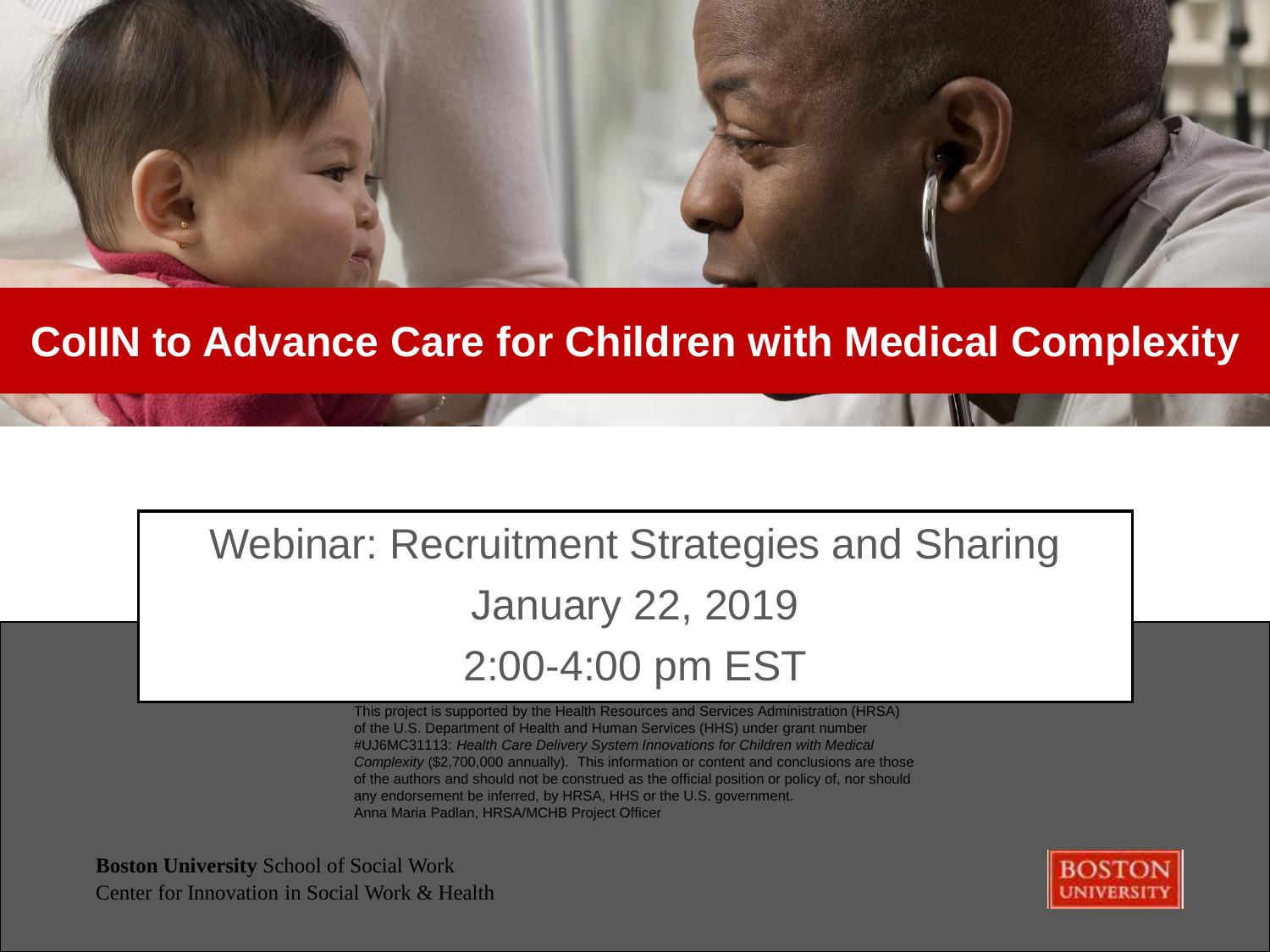## **Housekeeping & Hellos**

- **This call is being recorded**
- **Make sure to mute your phone when you are not speaking** 
	- **Press the "mute" button on your handheld or press \*6 to mute and \*6** again to unmute
- Please do not put us on hold
- **Please do not use speaker phone if at all possible**
- **Participation is essential**
- Chat box
- **If using phone audio, please take a minute now to link** your phone with your computer

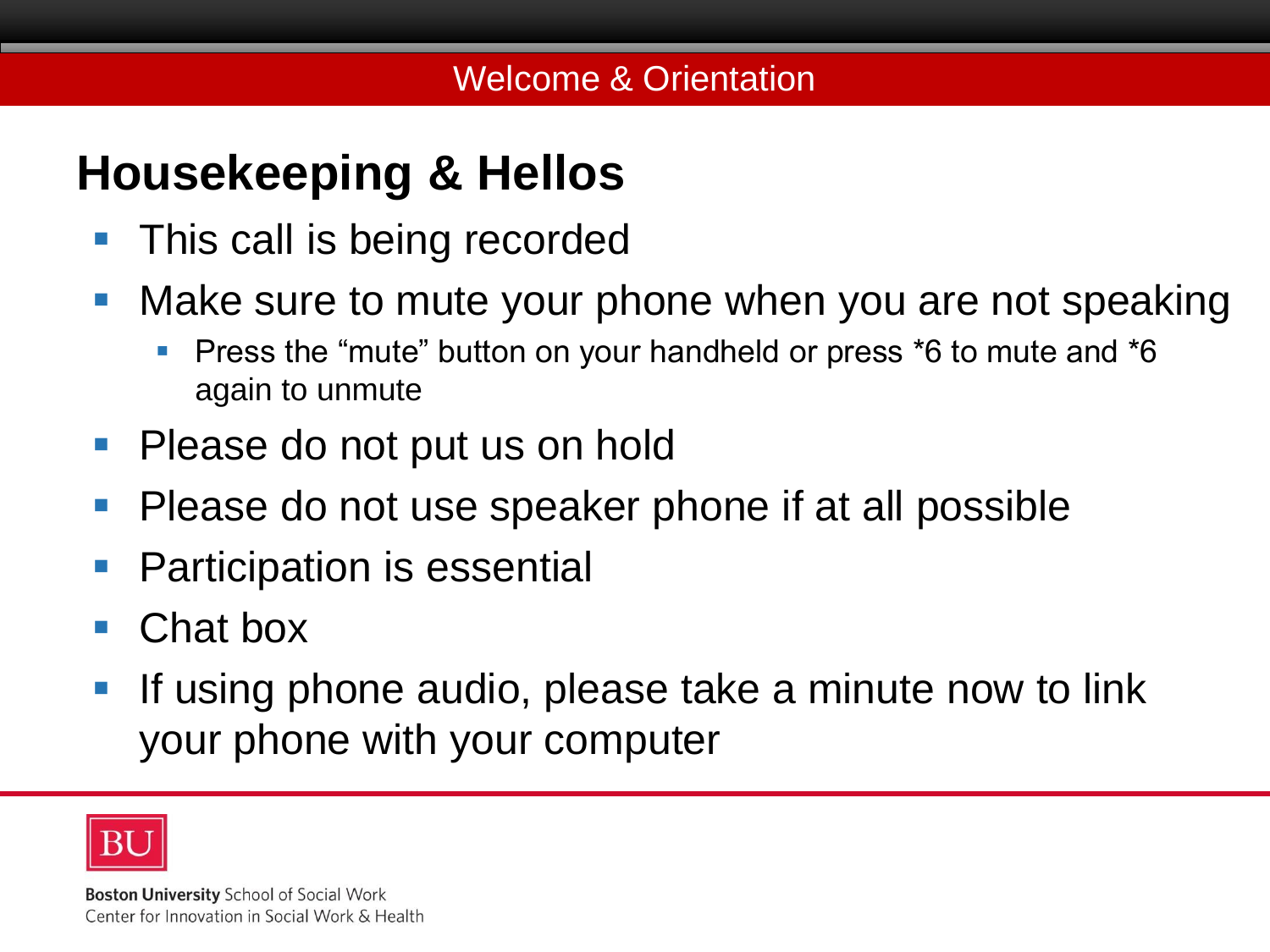| Choose ONE of the audio conference options |       |                         | $\times$                                            |
|--------------------------------------------|-------|-------------------------|-----------------------------------------------------|
| <b>L'</b> Phone Call                       |       | <b>Computer Audio</b>   | C Call Me                                           |
|                                            |       |                         |                                                     |
|                                            |       |                         |                                                     |
| ∺∺                                         | Dial: | +44 (0) 20 3695 0088    |                                                     |
|                                            |       | Meeting ID: 747 416 814 |                                                     |
|                                            |       |                         |                                                     |
| Participant ID: 28                         |       |                         |                                                     |
|                                            |       |                         |                                                     |
|                                            |       | Done                    |                                                     |
| <b>HILL</b>                                |       |                         |                                                     |
|                                            |       |                         | If you join by computer AFTER calling in via phone: |

You can enter the Participant ID to bind your phone and computer session together by entering #**Participant ID**# on your phone. Your participant ID usually pops up for easy access on the webinar platform, but you can find it under "join audio" if it does not.

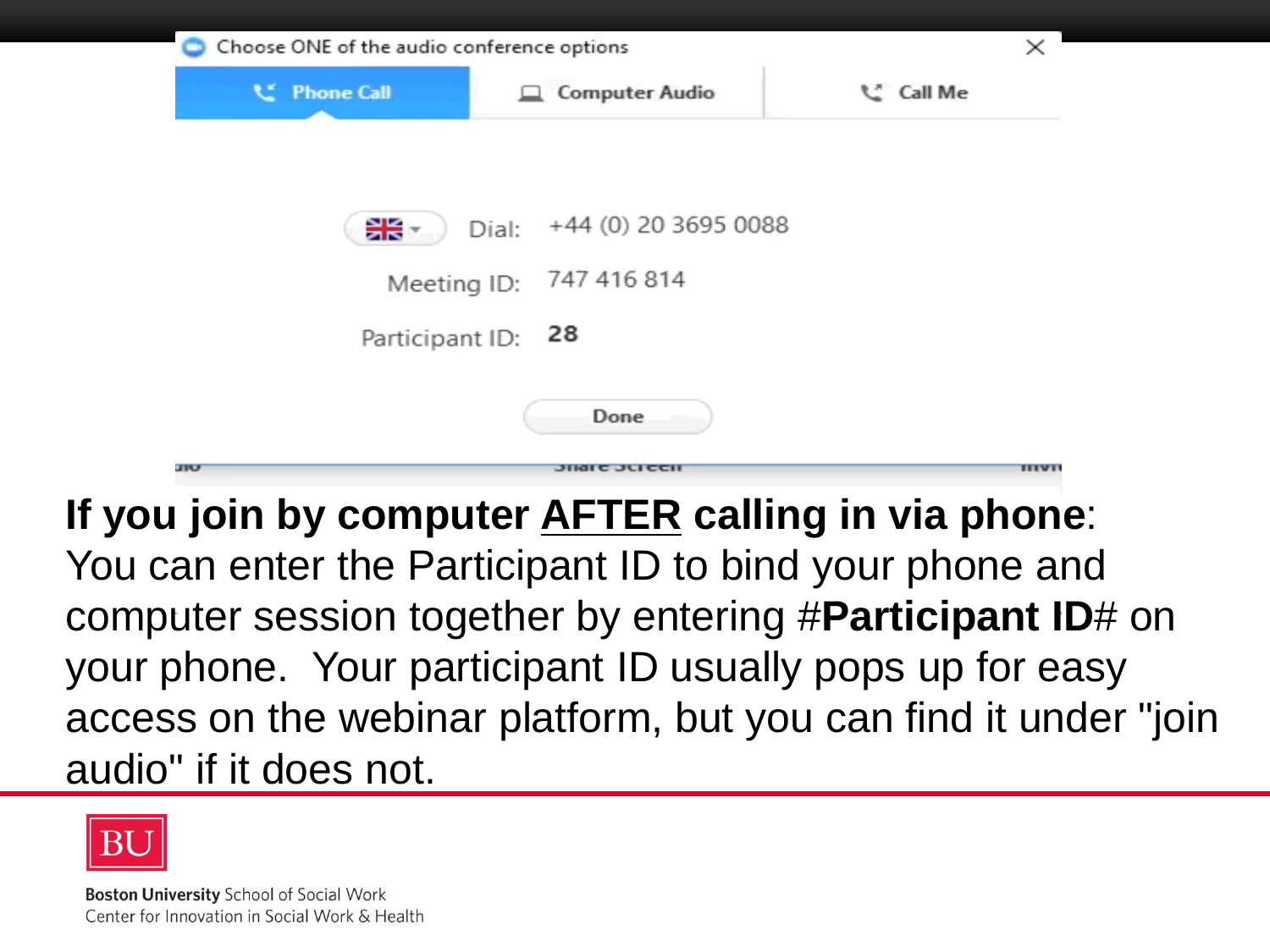# **Agenda**

- **Boston University Coes Title Goes Fields** Welcome and Housekeeping (5 minutes)
- Clarifications and Q&A (25 minutes)
	- Consenting Process
	- Data Collection
- **Team Spotlight (15 minutes)**
- **Plans for Recruitment/Group Discussion (1 hour)**
- Wrap Up & Next Steps (10 minutes)
	- Sharing on Box
	- $\blacksquare$   $\Omega$
- **Exaluation (5 minutes)**

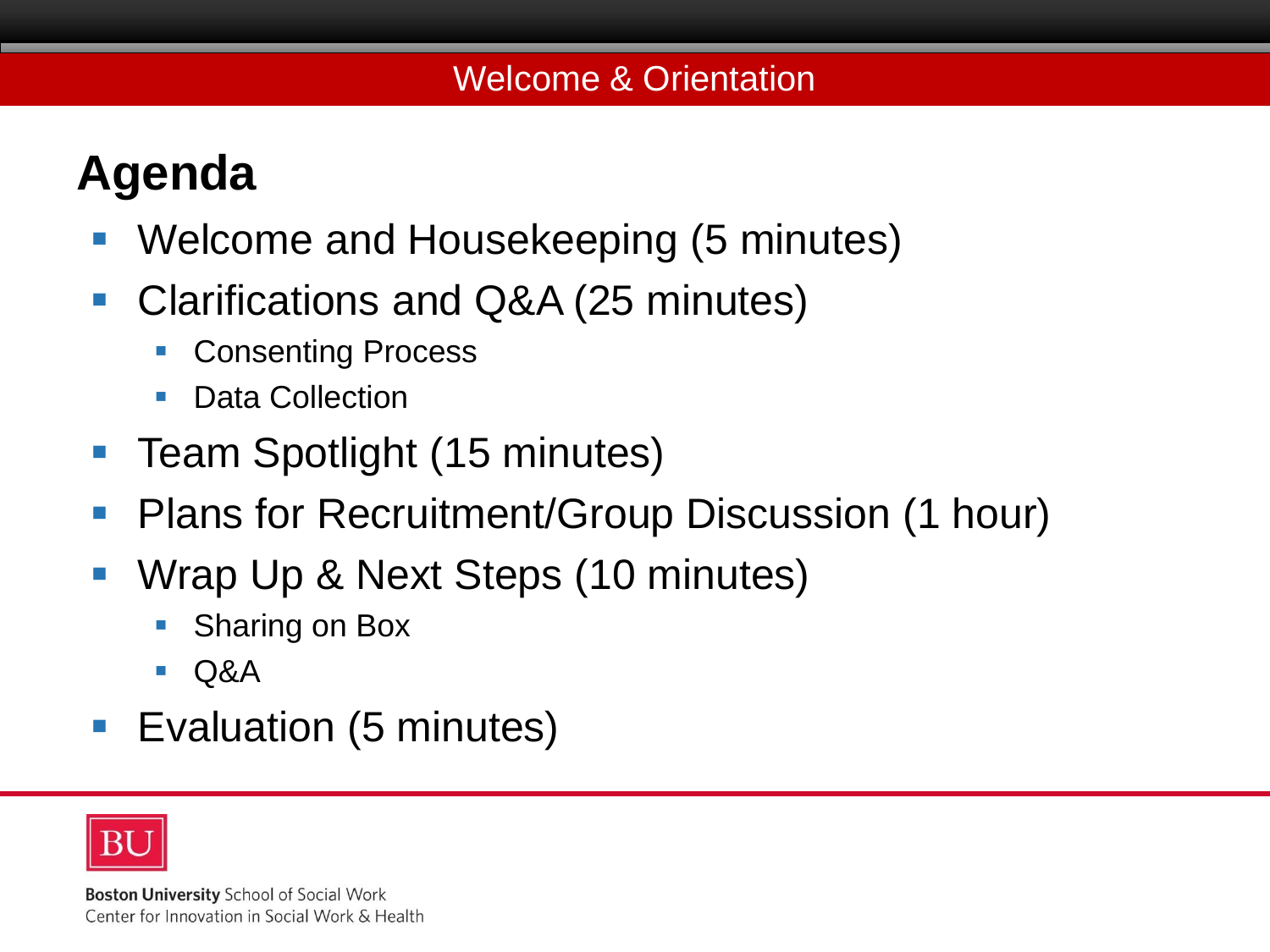

# **Clarifications and Q&A**

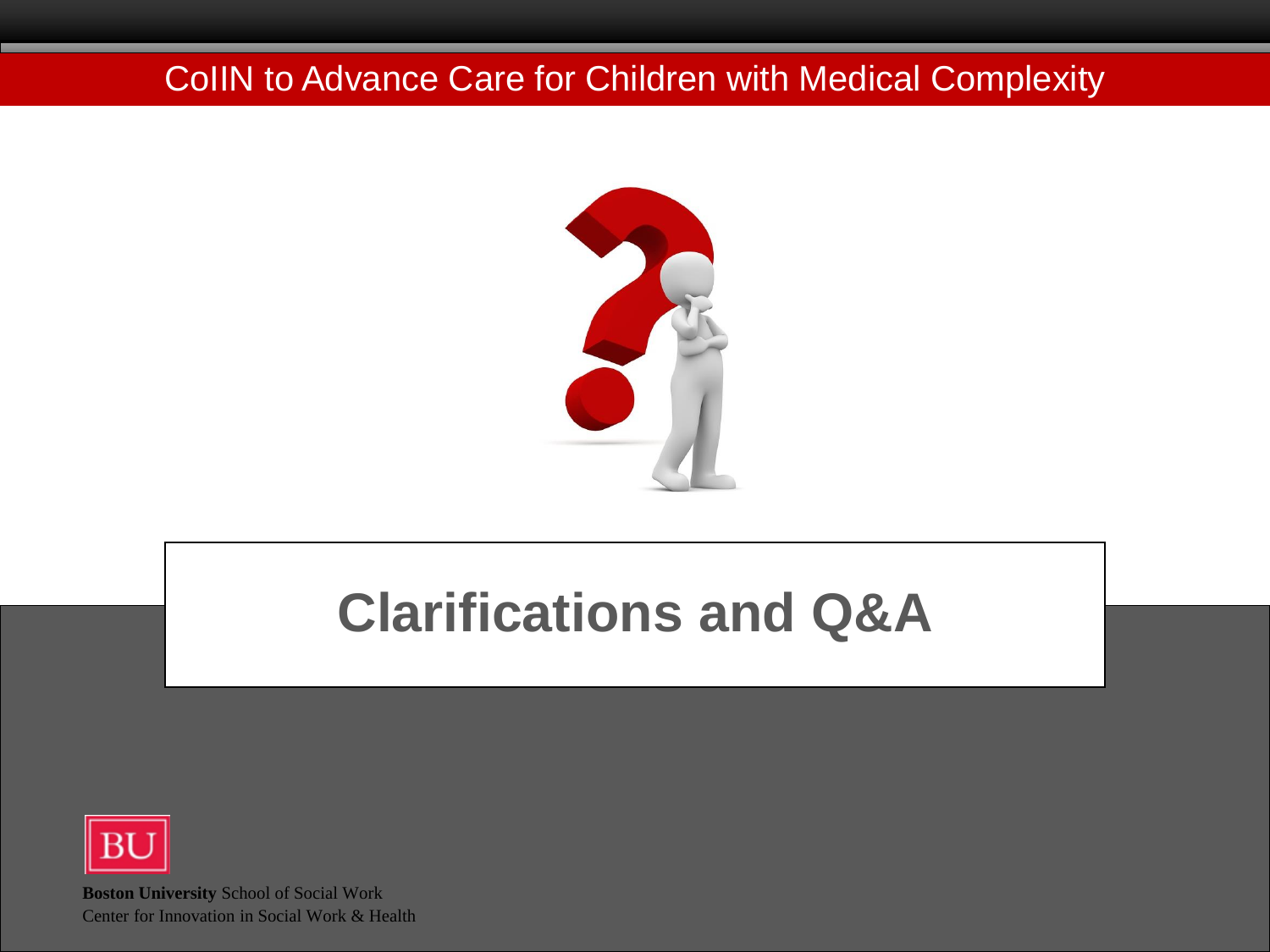#### Clarifications & Q&A

## **Consenting Process**

- **Boston Even if your state's IRB determines no consent is** required, consent required for BU evaluation piece.
- Rationale is three-fold:
	- 1. Vulnerable population so need to ensure that the data has been collected under common rule in ways that are compliant
	- 2. Evaluation project publishing
	- 3. HRSA policy

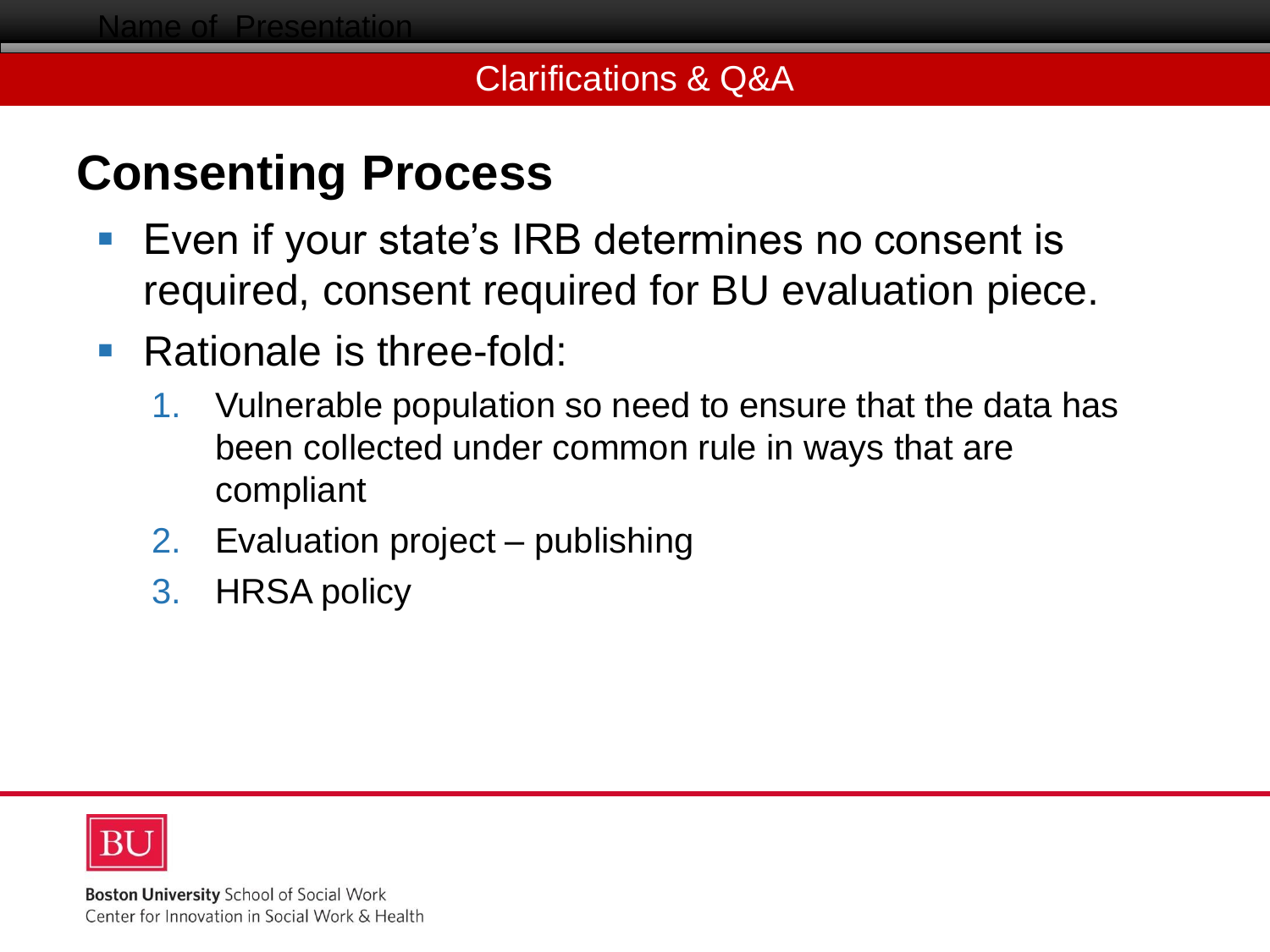## **Consenting Options**

- 3 options for consent:
	- 1. State teams do it themselves
	- 2. BU RA does consents contact Meg if interested
	- 3. Electronic consent via SurveyMonkey, RedCap, Qualtrics, etc.
- Utilize the template paragraph, provided by BU within the next few weeks
	- This replaces the longer BU-approved consent templates currently on Box
	- Use in ANY format you choose for consenting

### Verbal consent is allowed with local IRB approval

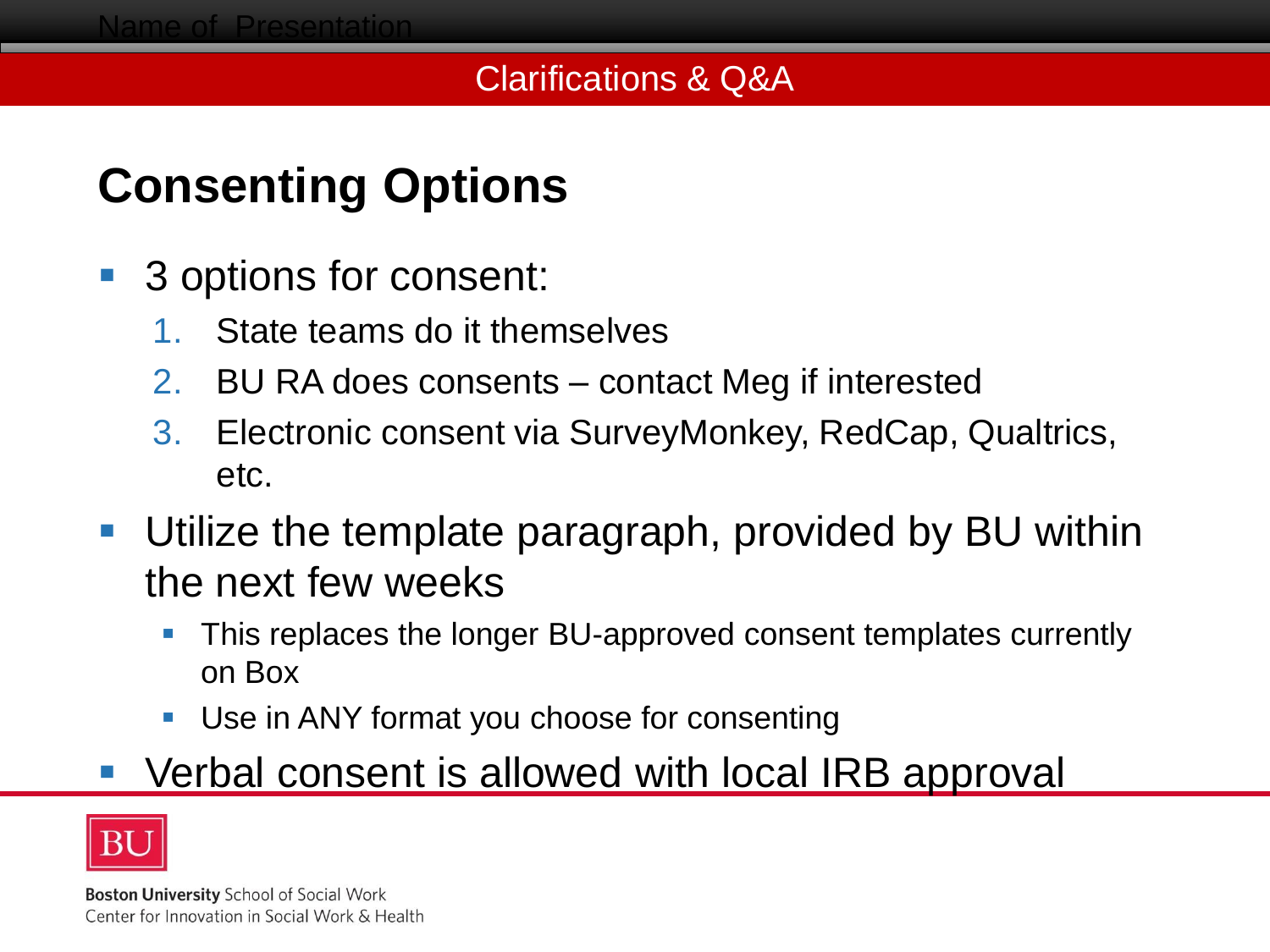## **Data Collection Clarifications**

- QIDA is for data entry, rather than data collection
	- Accepts individual survey entry or aggregated responses for both families & staff surveys
	- Each team will need a separate data collection platform unless they only enter consented, individual surveys into QIDA
	- **Each team will need a separate tracking system with** identifying information for their cohort

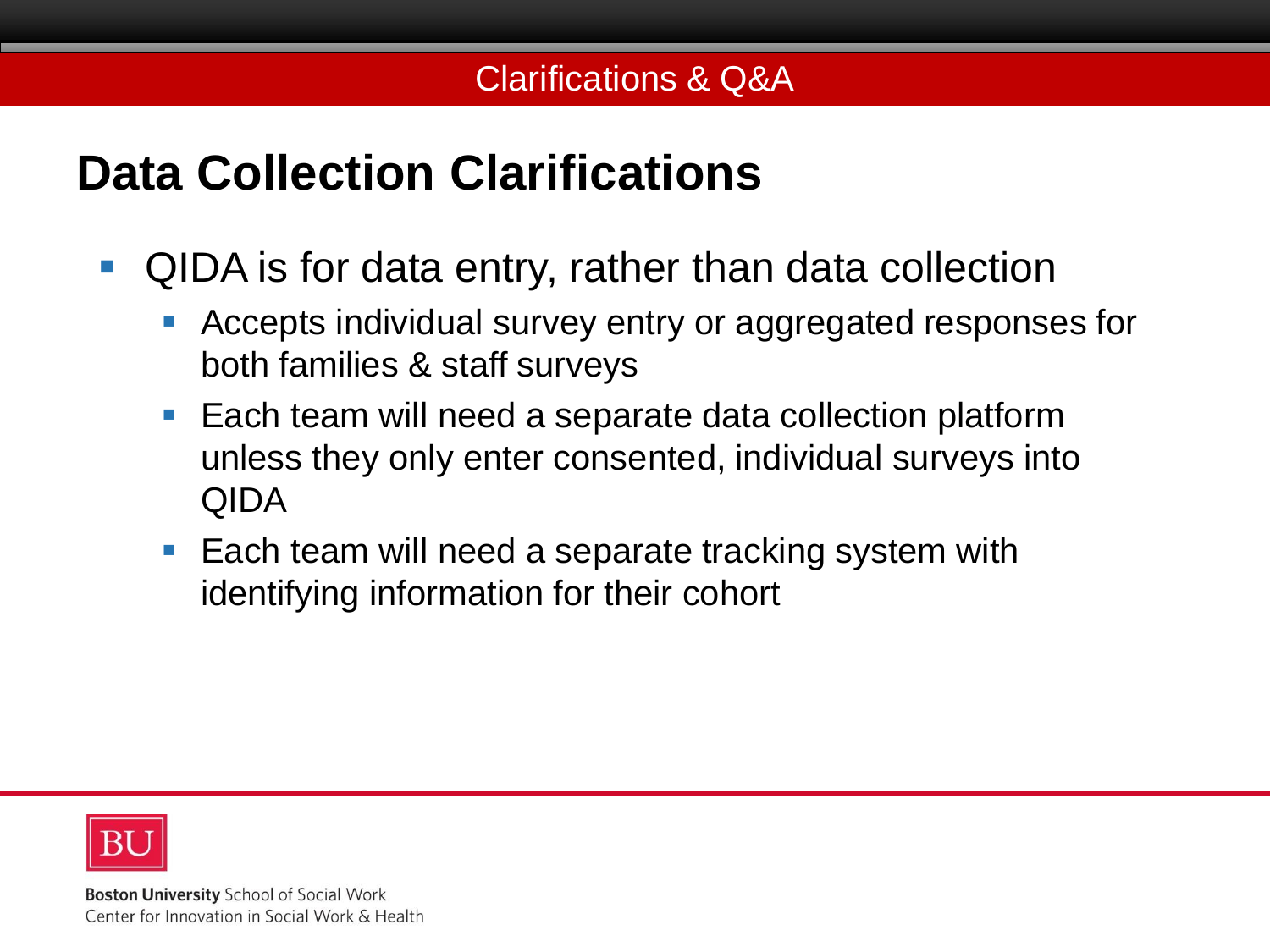#### Clarifications & Q&A

## Data Collection Clarifications – Cont'd

- What BU will provide:
- 1. SurveyMonkey, REDCap, and Qualtrics templates in the next few weeks
- 2. Spanish translation of the core measures ONLY
	- **Other languages considered on an as-needed basis**
	- Teams responsible for translating state adaptations and statespecific supplemental questions

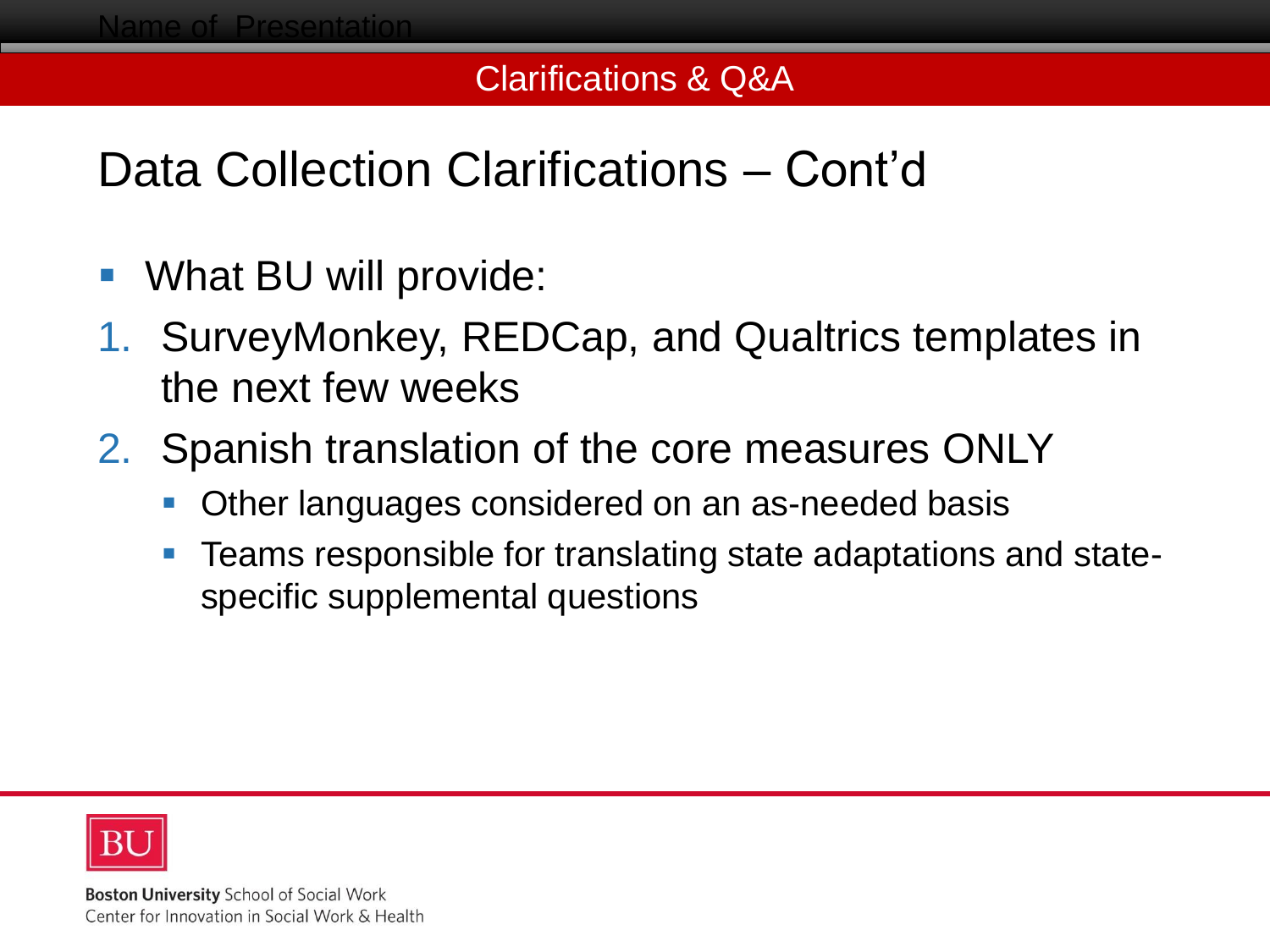#### Clarifications & Q&A

## Updated QIDA Timeline

- State-specific supplemental questions
	- Deadline for submission was 1/15/19
		- Still possible to submit to coach ONLY through Friday 1/25/19
		- **Coach will review and provide feedback**
	- **Inclusion in QIDA platform is optional** 
		- **Teams can keep track of state-specific questions on their own**
	- Not included in the BU evaluation
- QIDA testing Feb 1st 15th
- QIDA training by Feb 15th
	- 30 min; recorded; separate training for data collectors vs. admin
- First data collection period 3/1 5/31

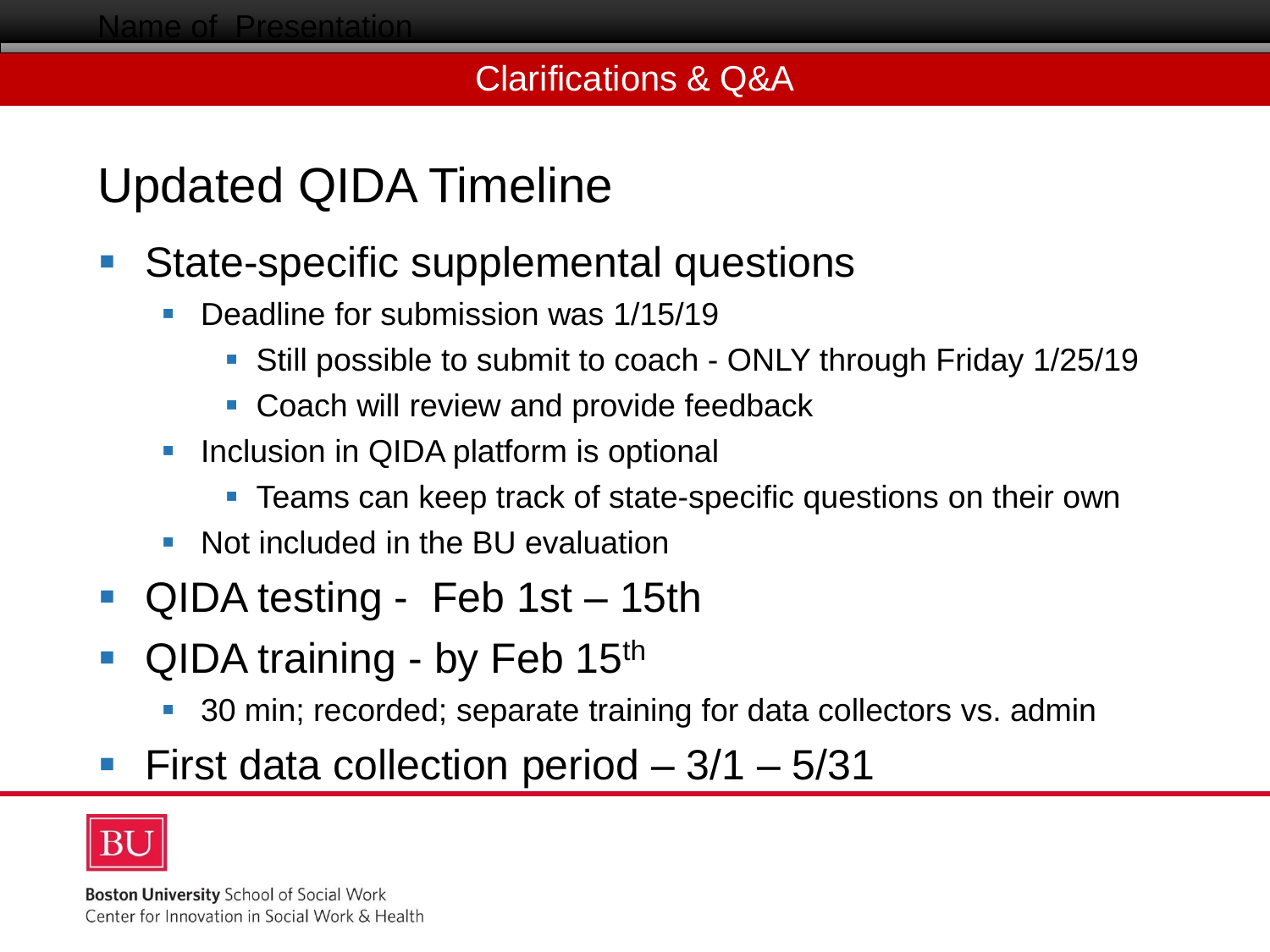# **Team Spotlight: Team Washington**

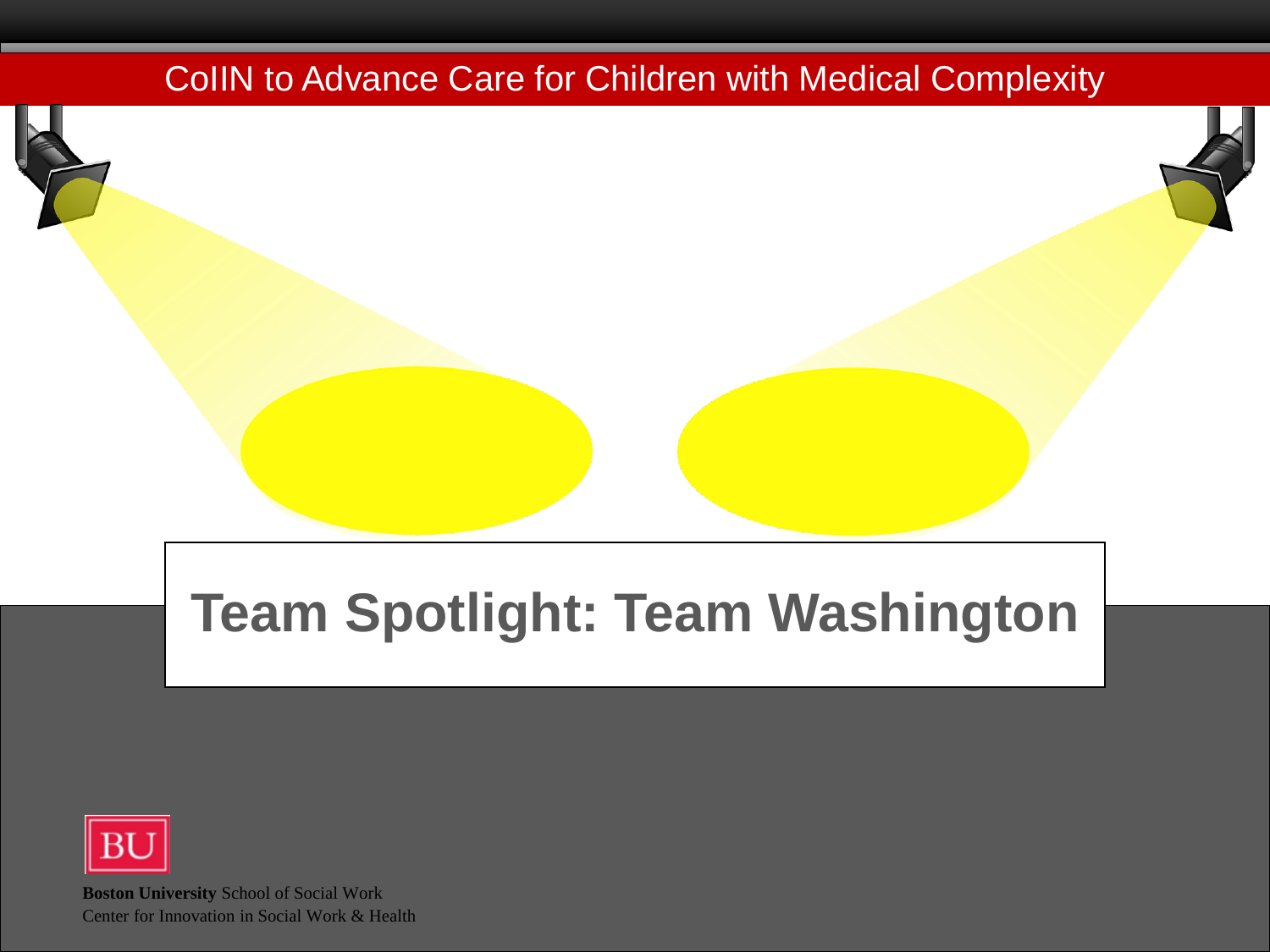# **Poll**

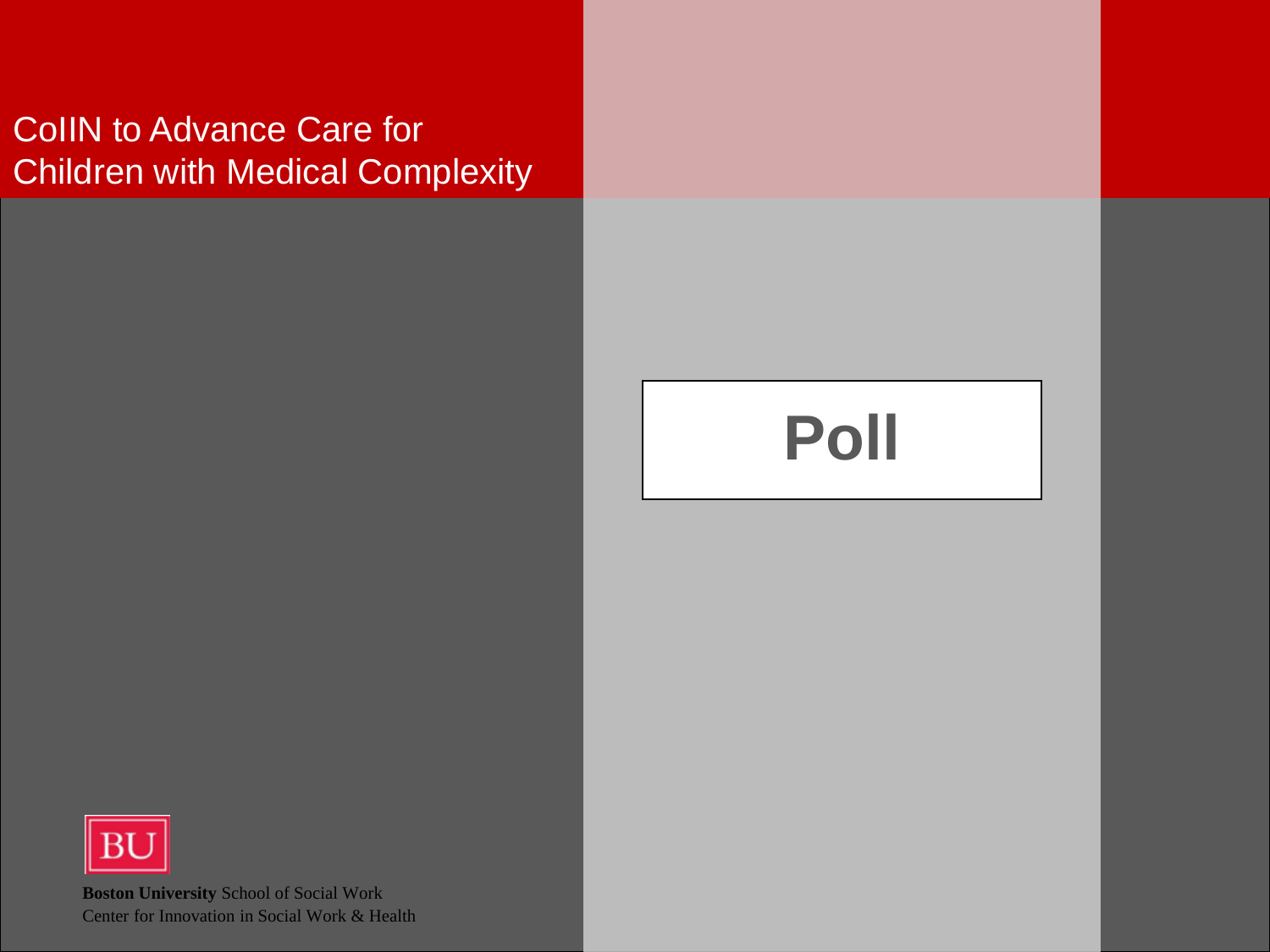

# **Recruitment Plans**

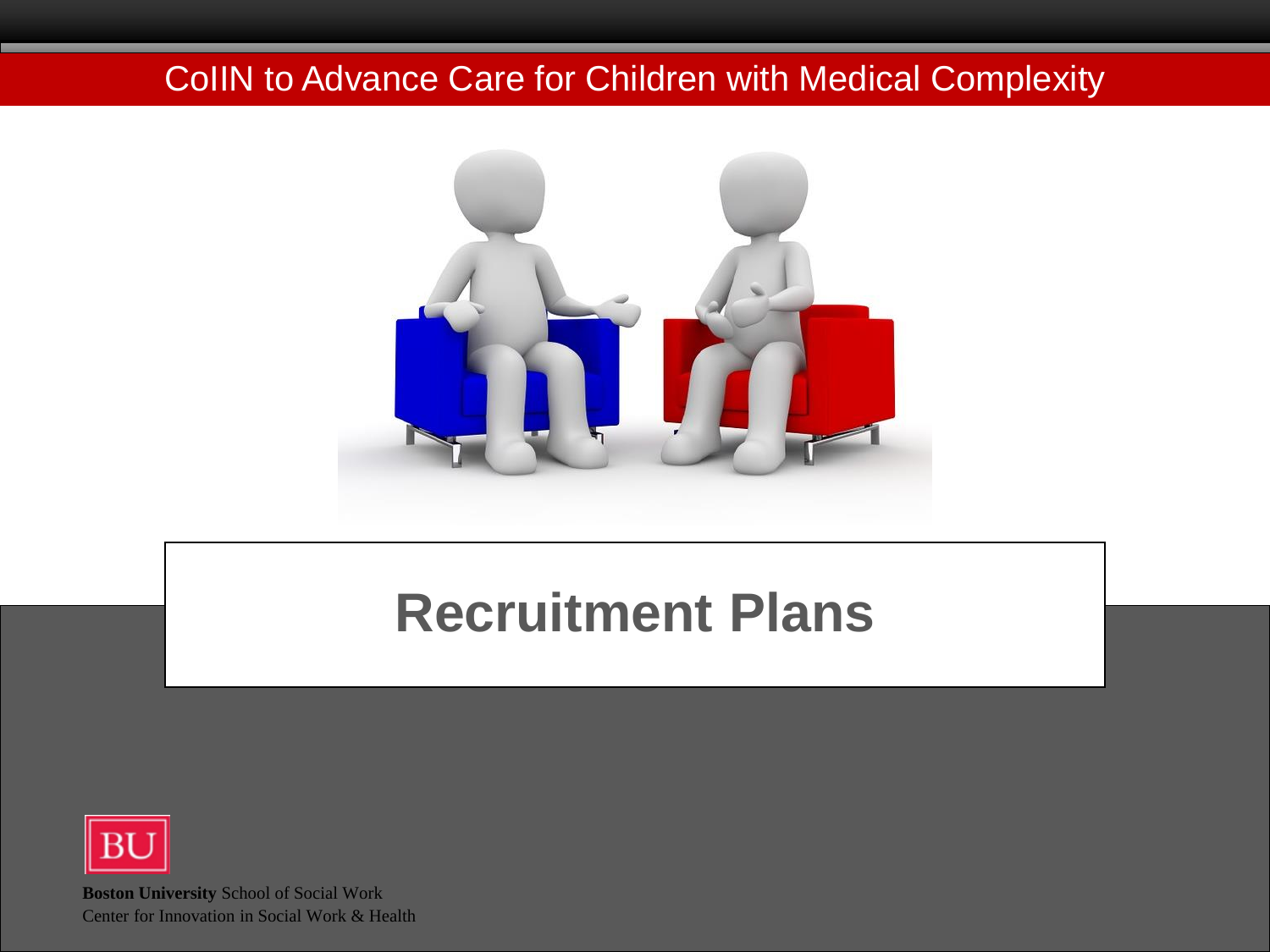#### Recruitment Plans

## **Tips for Recruitment**

- **Boston Use recruitment materials as a tool to help families** know if they qualify for inclusion in your cohort
- Recruitment can be a way to introduce consent
- Test your recruitment materials before distributing widely
- We will provide a template flyer in next few weeks
- Think creatively about recruitment channels
	- Can you utilize family networks? Community events? Regular patient visits?
- Think about your reach will you reach the number of kids necessary to recruit 150-300 kids?

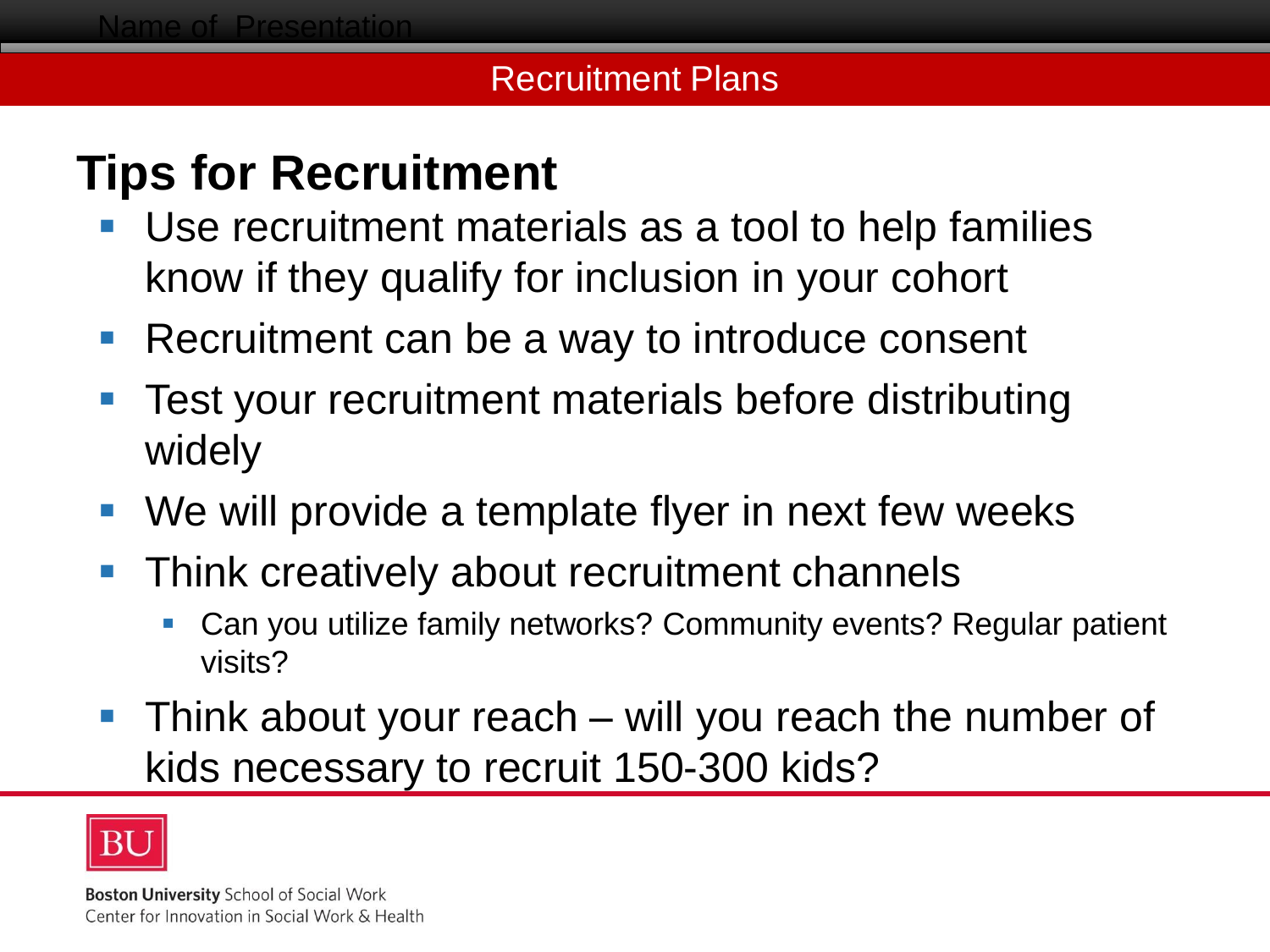#### Recruitment Plans

## **Group Discussion**

- **Diam Discussion about recruitment. Consider sharing:** 
	- **Your current plans for recruitment**
	- **Lessons learned from past recruitment efforts**
	- A question you would like feedback on

- Raise your hand if you'd like to speak next!
- If we have no volunteers, we will use the "wheel of fortune" to call on a state

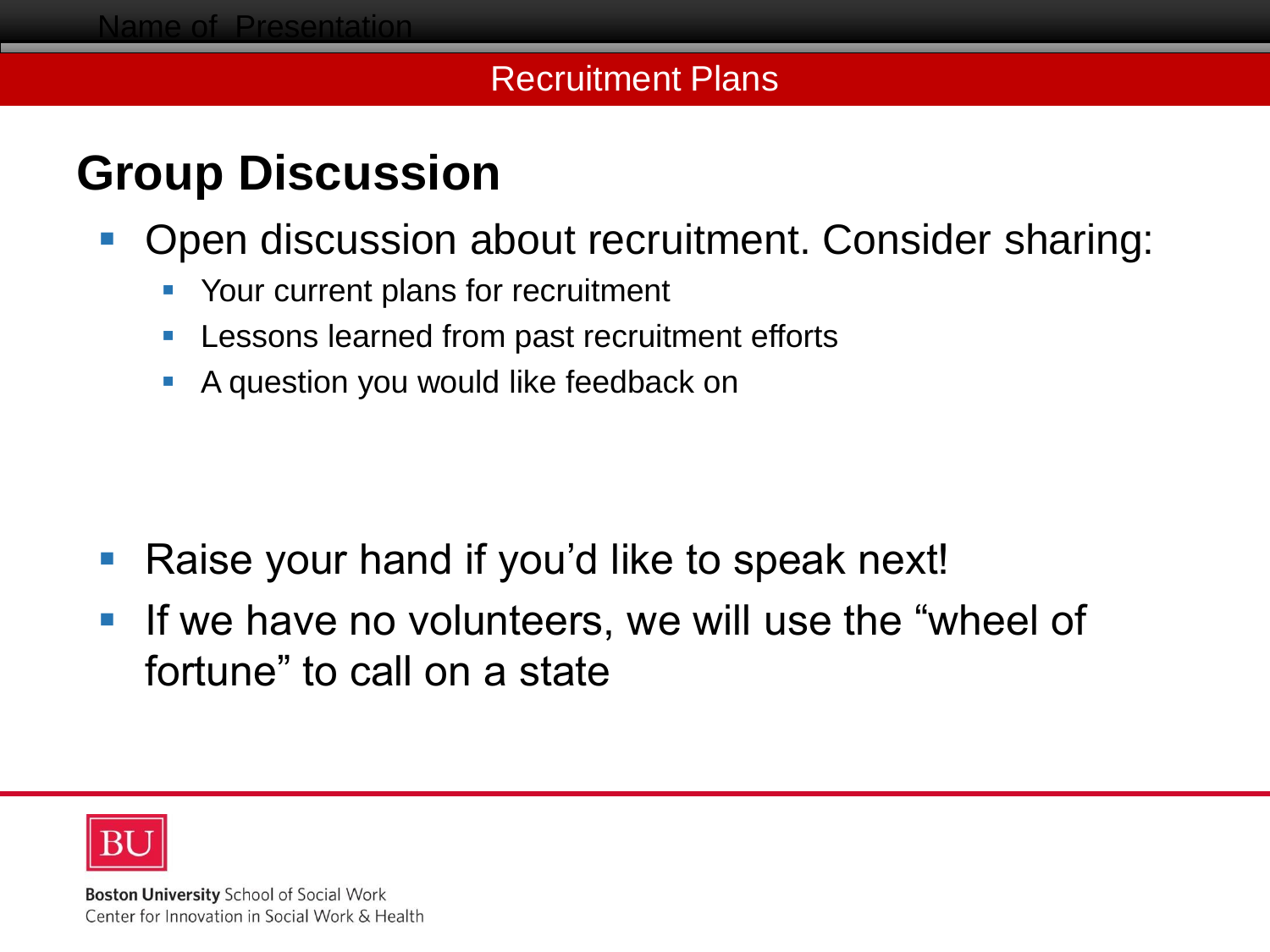



**tekhnologic**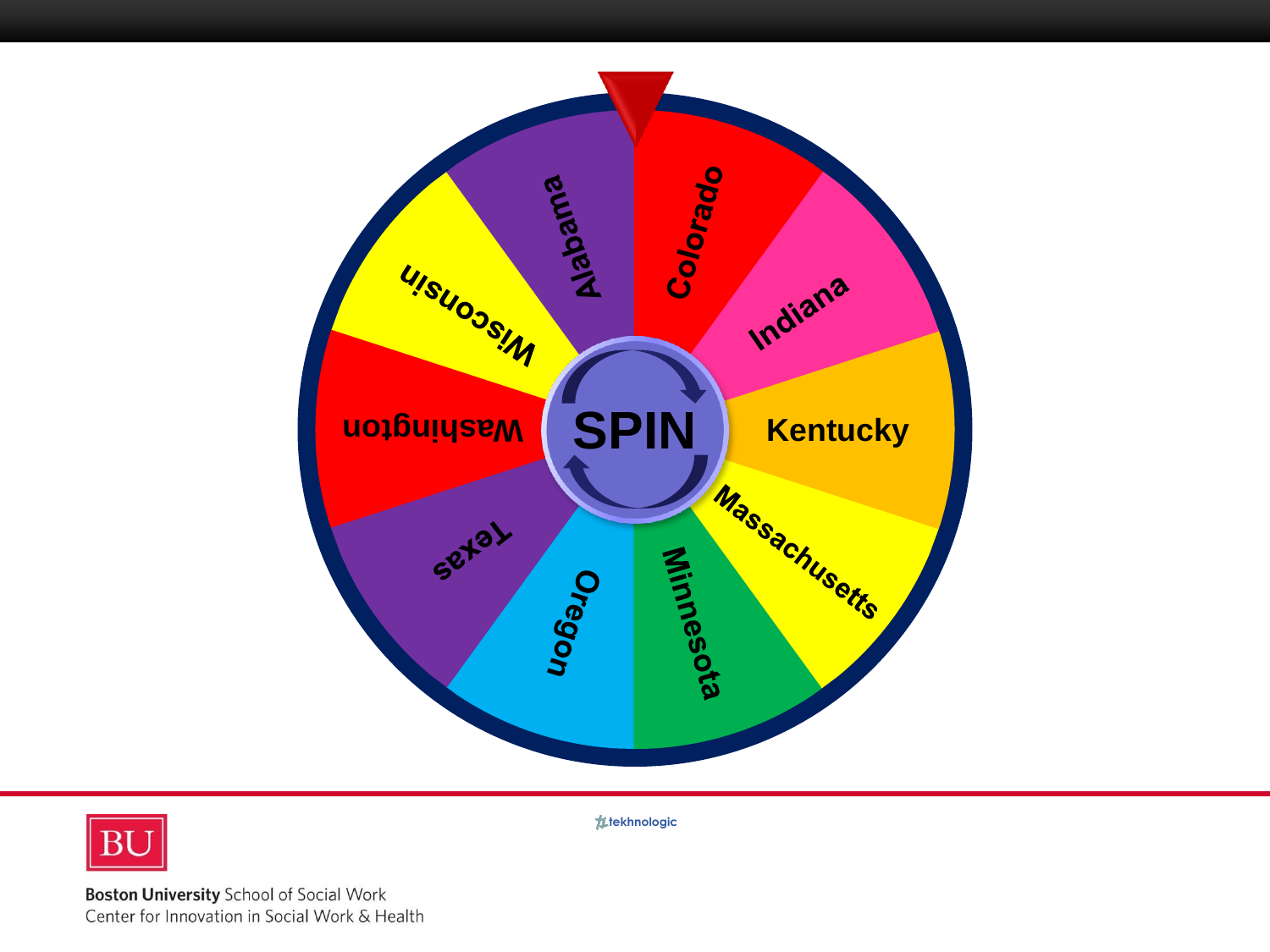

# **Wrap-Up & Next Steps**

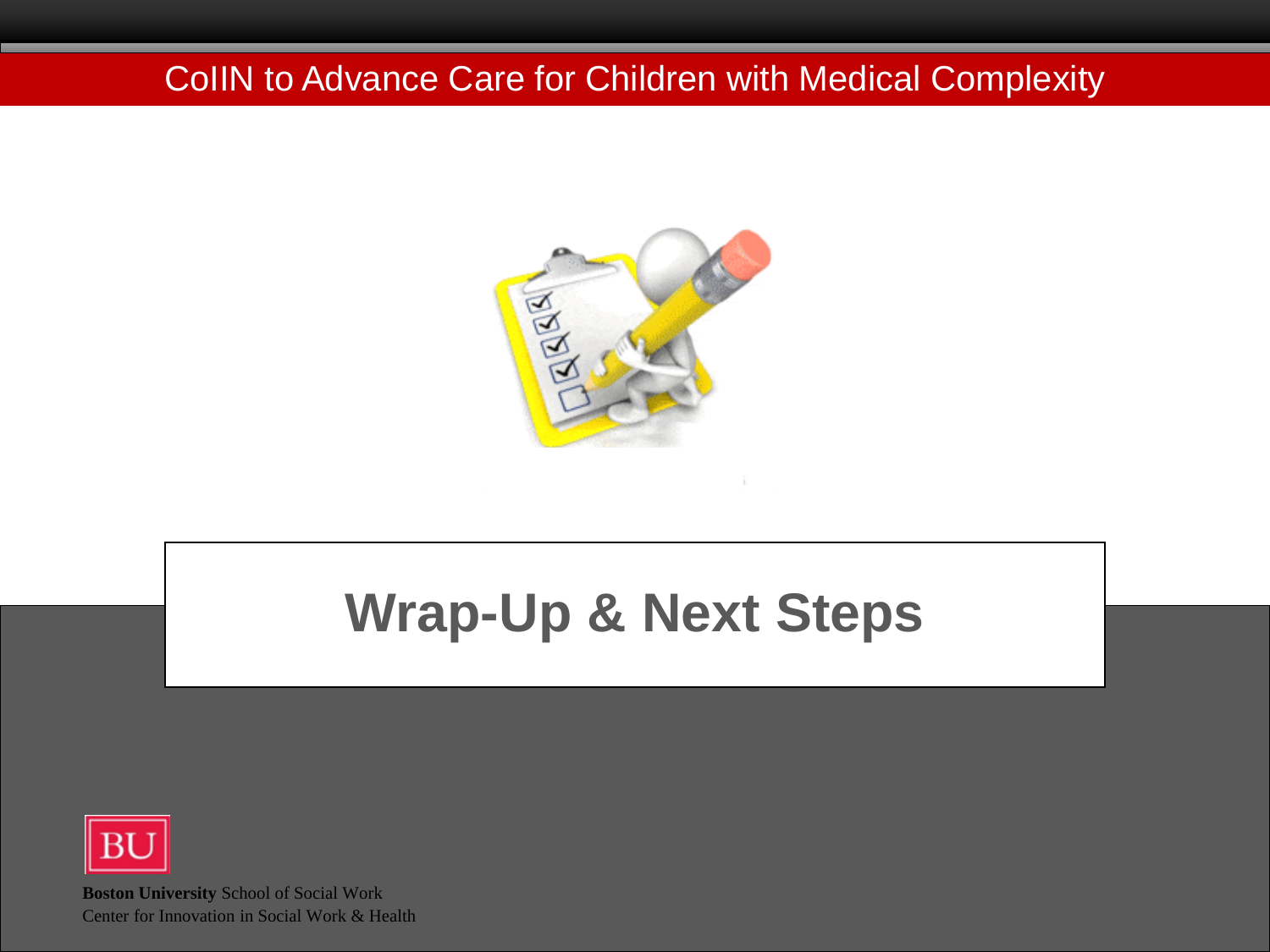# **Share on Box!**

- **Boshider structure is a test (we can** adapt it, as needed)
- **Upload anything you want to share** to Box under the most appropriate folder
- **A list of newly uploaded materials** will be included in the monthly newsletter
- **When you upload a new item, let** your coach know if you'd like any additional explanation or context included in the newsletter

All Files > CMC CollN State Team Materials >  $\hat{C}$  State Team Cross-sharing

|                         | Name                                                                    |
|-------------------------|-------------------------------------------------------------------------|
| $\triangle\hat{n}$      | Measurement                                                             |
| $\triangleq \triangleq$ | Project Management                                                      |
| $\triangleq \triangleq$ | Quality Improvement Tools                                               |
| $\triangleq\hat{n}$     | Alternative Payment Models                                              |
| $\triangleq$            | Home Health Services                                                    |
| $\triangleq\hat{n}$     | Transition                                                              |
| $\triangleq \triangleq$ | <b>Rural Access</b>                                                     |
| $\triangleq \triangleq$ | Care Coordination                                                       |
| $\triangleq$            | State Team Monthly Updates Summary Tables                               |
| ≣                       | CMC CollN State Team Project Summary Table_Focus Areas_12.06.18.do [V2] |

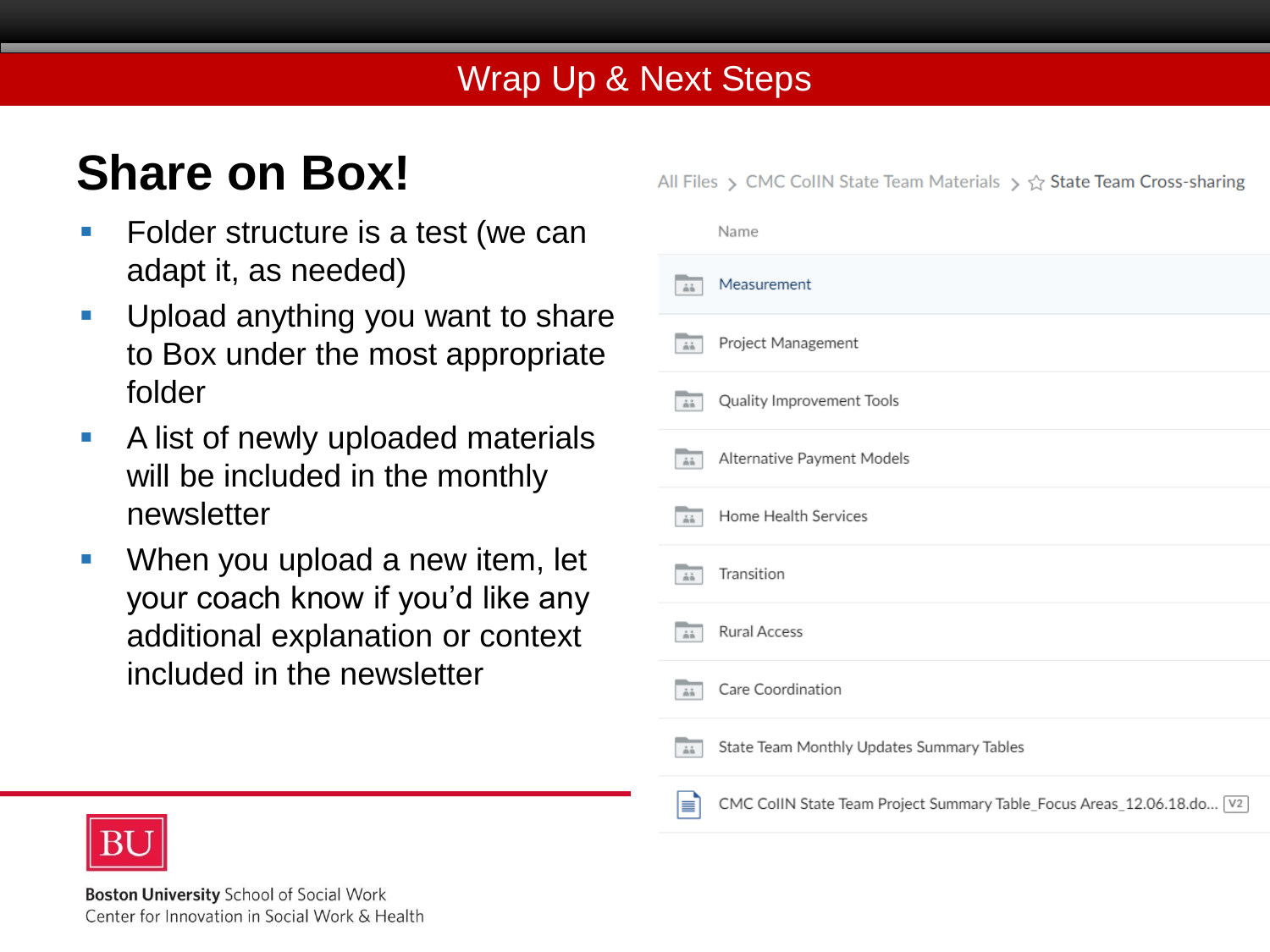## **Next Steps**

- **Boston Slides** Develop your recruitment plan
- Continue preparing for baseline data collection
- Request timely TA at point-of-need:
	- **Expert consultation**
	- **Group coaching on shared topics of interest**
	- Contacting other state teams for direct sharing
	- Meg's Open Office Hours (Up next: APMs!)
- Box & e-newsletter resources cross-sharing
- **Naster events calendar via follow up email**
- **Fig. 5 Focus Group Working Group we will request a rep** from each team

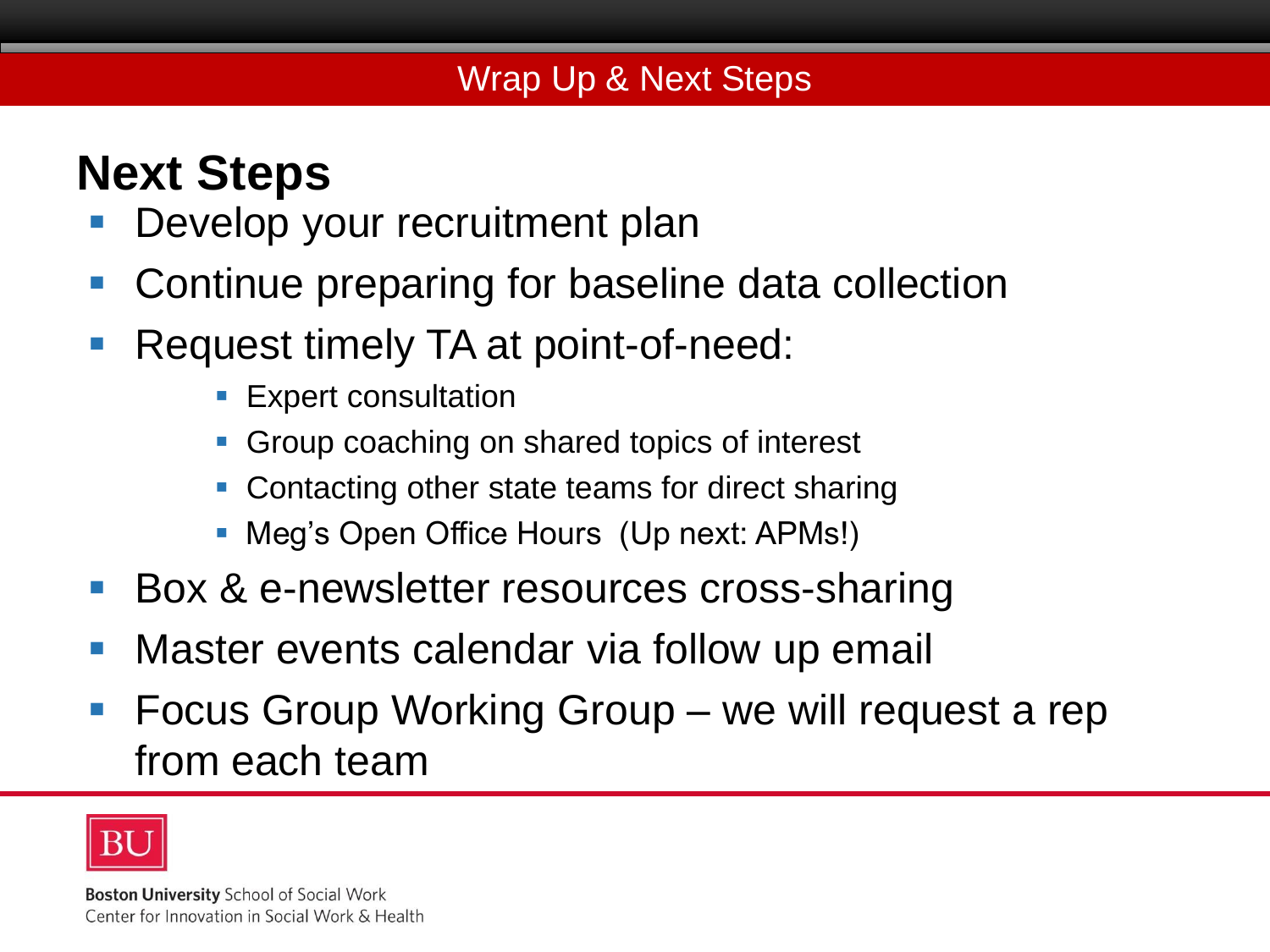### Wrap Up & Next Steps

### 2019 Schedule – to be posted today

| 2019       | <b>State Team Events</b>                                                                                                                                                                   | <b>NAC Events</b>                                                   | <b>Notable Dates and Deadlines</b>                                                                                                                                                                                                           |
|------------|--------------------------------------------------------------------------------------------------------------------------------------------------------------------------------------------|---------------------------------------------------------------------|----------------------------------------------------------------------------------------------------------------------------------------------------------------------------------------------------------------------------------------------|
| Feb        | <b>Open Office Hours w/ Meg</b><br>$2/5$ , 4:00pm - 5:00pm                                                                                                                                 | <b>CMC CollN Quarterly NAC</b><br>Webinar<br>2/7, 2:00pm -5:00pm ET | <b>CMC CollN Feb 2019</b><br><b>Testing &amp; Training</b><br>(Webinar Training Dates TBD)<br>$2/1 - 2/15$<br><b>CMC CollN e-Newsletter Published</b><br>2/15<br><b>State Team Monthly Update Form Due</b><br>(extended due date to 3/1)     |
| <b>Mar</b> | <b>Open Office Hours w/ Meg</b><br>$3/5$ , 4:00pm $-5:00$ pm ET<br><b>CMC CollN State Team Webinar #7</b><br>(State Team Reps)<br>3/21, 12:30pm - 2:00pm ET<br>*State Team Site Visits TBD |                                                                     | <b>CMC CollN Mar 2019 Launch</b><br><b>Quarterly Data Collection Cycles</b><br>(Enter First Cycle of Data Into QIDA)<br>$3/1 - 5/31$<br><b>CMC CollN e-Newsletter Published</b><br>3/15<br><b>State Team Monthly Update Form Due</b><br>3/29 |